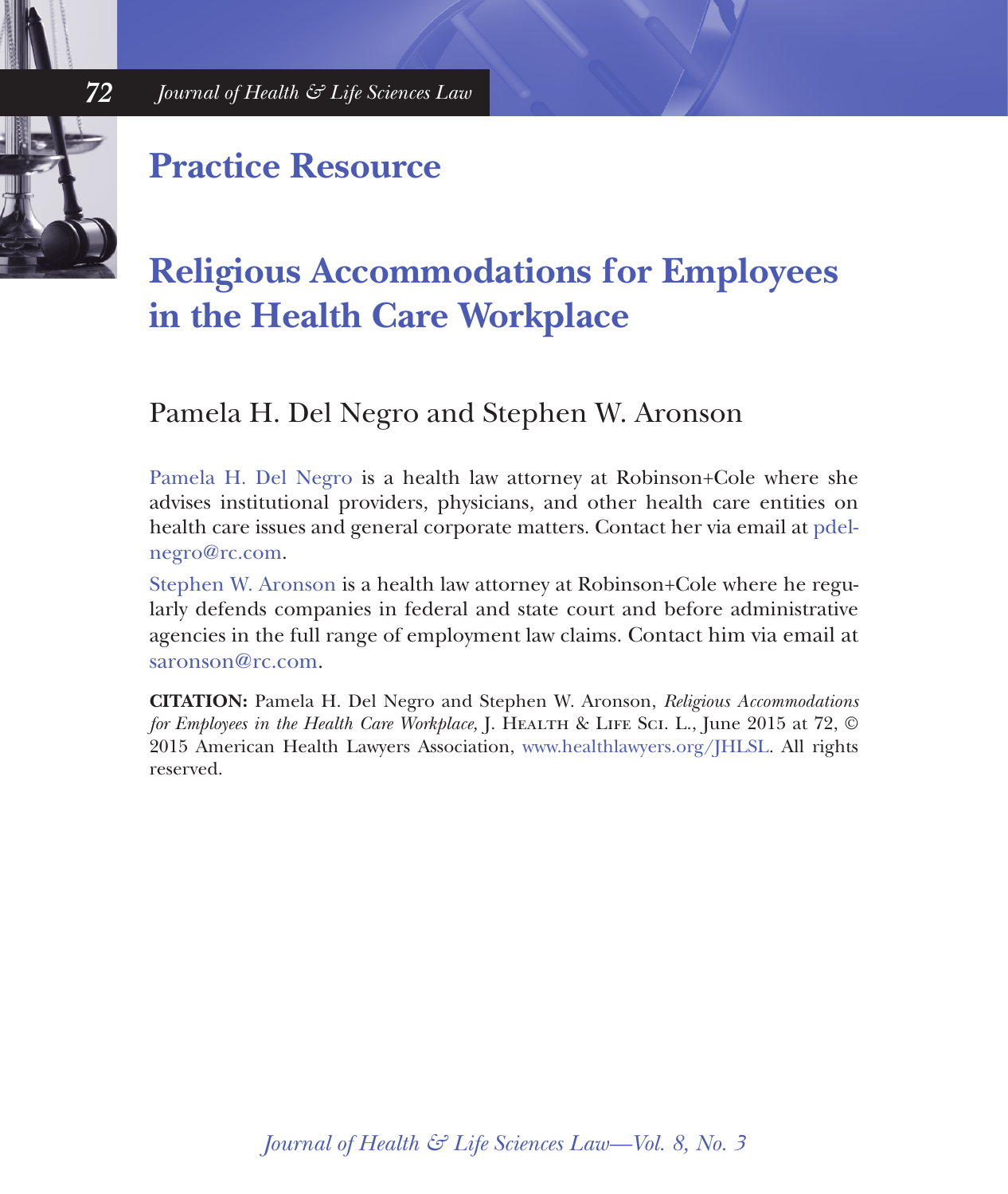# **Del Negro and Aronson: Religious Accommodations**

### **CONTENTS**

| Physicians, nurses, and other health care providers 76     |  |
|------------------------------------------------------------|--|
|                                                            |  |
| Table 1: Basic Questions with State Law Examples 80        |  |
| Health Care Worker Rights of Refusal: A 50-State Survey 92 |  |
|                                                            |  |
|                                                            |  |
|                                                            |  |
|                                                            |  |
|                                                            |  |
|                                                            |  |
|                                                            |  |
|                                                            |  |
|                                                            |  |
|                                                            |  |
|                                                            |  |
|                                                            |  |
|                                                            |  |
|                                                            |  |
|                                                            |  |
|                                                            |  |

Journal of Health & Life Sciences Law-Vol. 8, No. 3